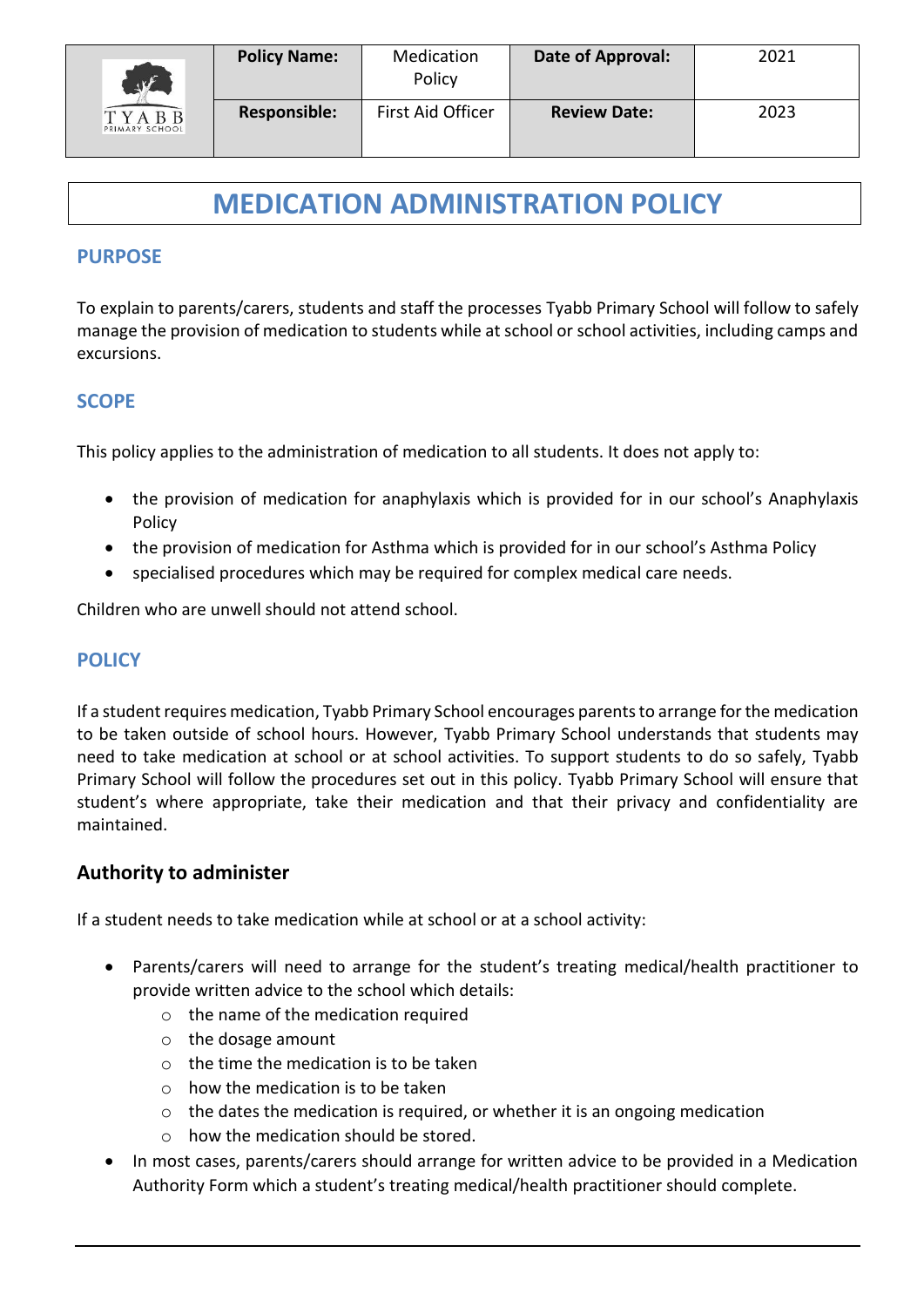- If advice cannot be provided by a student's medical/health practitioner, the principal (or their nominee) in certain circumstances may agree that written authority can be provided by, or the Medication Authority Form can be completed by a student's parents/carers.
- The principal may need to consult with parents/carers to clarify written advice and consider student's individual preferences regarding medication administration (which may also be provided for in a student's Student Health Support Plan).

Parents/carers can contact the school office to complete a Medication Authority Form.

## **Administering medication**

Any medication brought to school by a student needs to be clearly labelled with:

- the student's name
- the dosage required
- the time the medication needs to be administered.

Parents/carers need to ensure that the medication a student has at school is within its expiry date. If school staff become aware that the medication a student has at school has expired, they will promptly contact the student's parents/carers who will need to arrange for medication within the expiry date to be provided.

If a student needs to take medication at school or a school activity, the principal (or their nominee) will ensure that:

- 1. Medication is administered in accordance with the Medication Authority Form so that:
	- the student receives their correct medication
	- in the proper dose
	- via the correct method (for example, inhaled or orally)
	- at the correct time of day.
- 2. A log is kept of medicine administered to a student.
- 3. Where possible, two staff members will supervise the administration of medication.
- 4. The teacher in charge of a student at the time their medication is required:
	- is informed that the student needs to receive their medication
	- if necessary, release the student from class to obtain their medication.

All completed Student Medication forms and details relating to students, their prescribed medication, dosage quantities and times of administering will be kept and recorded in a confidential official medication register located in the school office by Office Staff administering the medication.

Students involved in school camps will be administered prescribed medications discreetly by the designated teacher or First Aid Officer responsible for First Aid in a manner consistent with the above procedures and as per instructions from the Camp Supplementary Form. The Camp Supplementary Form is signed and completed by parents prior to attending camp.

Parents/Carers of students who may require injections are required to meet with the Principal/Assistant Principal and First Aid trained Office Staff to discuss the matter and document an action plan.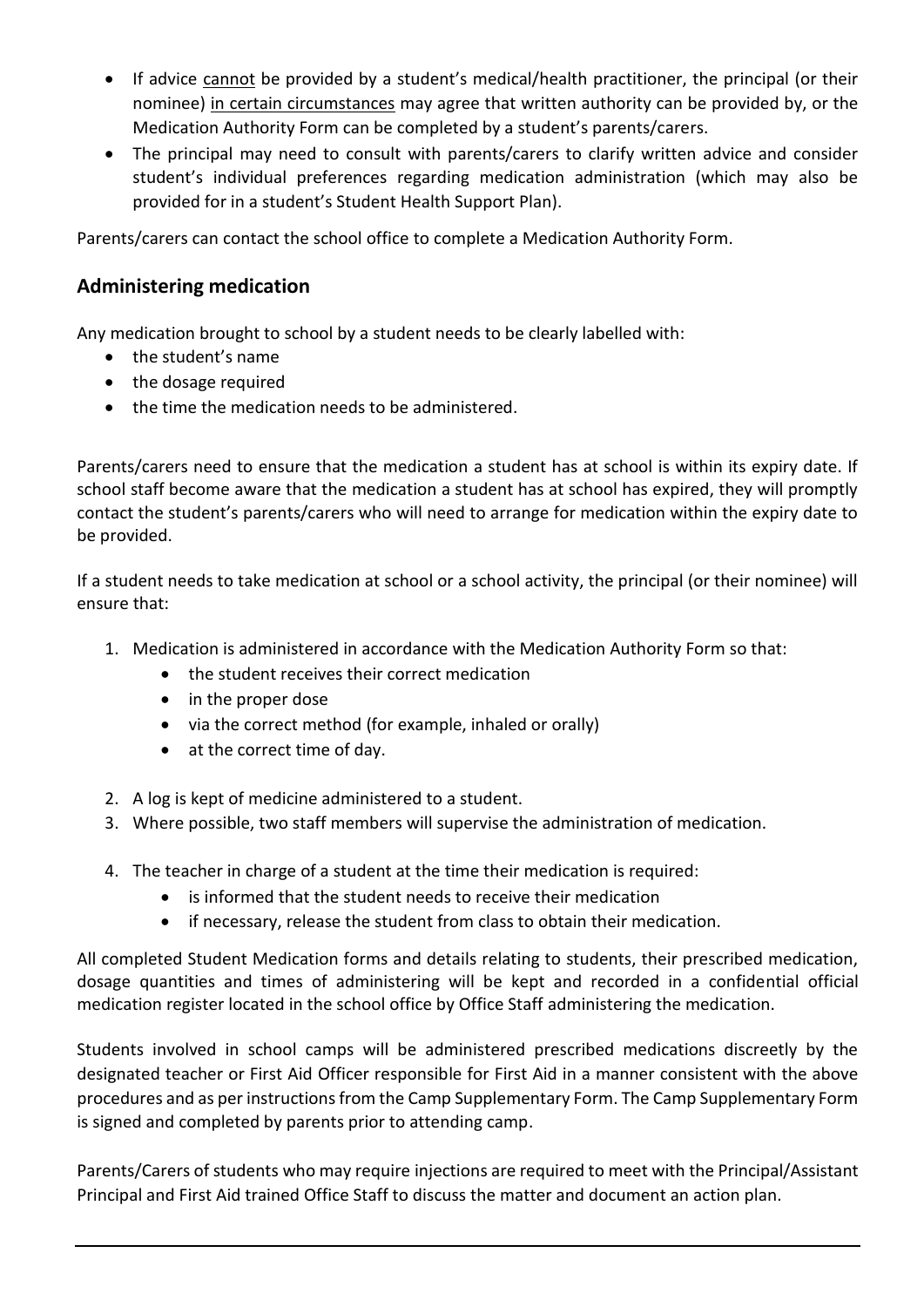# **Self-administration**

In some cases it may be appropriate for students to self-administer their medication. The principal may consult with parents/carers and consider advice from the student's medical/health practitioner to determine whether to allow a student to self-administer their medication.

If the principal decides to allow a student to self-administer their medication, the principal may require written acknowledgement from the student's medical/health practitioner, or the student's parents/carers that the student will self-administer their medication. Ideally, medication to be selfadministered by the student should be stored by the school in the First Aid Room. However, where immediate access is required by the student, such as in the case of asthma, anaphylaxis, or diabetes, medication must be stored in an easily accessible location.

# **Storing medication**

The principal (or their nominee) will put in place arrangements so that medication is stored:

- securely to minimise risk to others
- in a place only accessible by staff who are responsible for administering the medication
- away from a classroom (unless quick access is required)
- away from first aid kits
- according to packet instructions, particularly in relation to temperature.

#### **For most students, Tyabb Primary School will store medication at the front office or first aid room.**

The principal may decide, in consultation with parents/carers and/or on the advice of a student's treating medical/health practitioner:

- that the student's medication should be stored securely in the student's classroom if quick access might be required
- to allow the student to carry their own medication with them, preferably in original packaging if:
	- $\circ$  the medication does not have special storage requirements, such as refrigeration
	- $\circ$  doing so does not create potentially unsafe access to the medication by other students

## **Warning**

Tyabb Primary School will not:

- in accordance with Department of Education and Training policy, store or administer analgesics such as aspirin and paracetamol as a standard first aid strategy as they can mask signs and symptoms of serious illness or injury
- allow a student to take their first dose of a new medication at school in case of an allergic reaction. This should be done under the supervision of the student's parents, carers or health practitioner
- allow use of medication by anyone other than the prescribed student except in a life threatening emergency, for example if a student is having an asthma attack and their own puffer is not readily available.